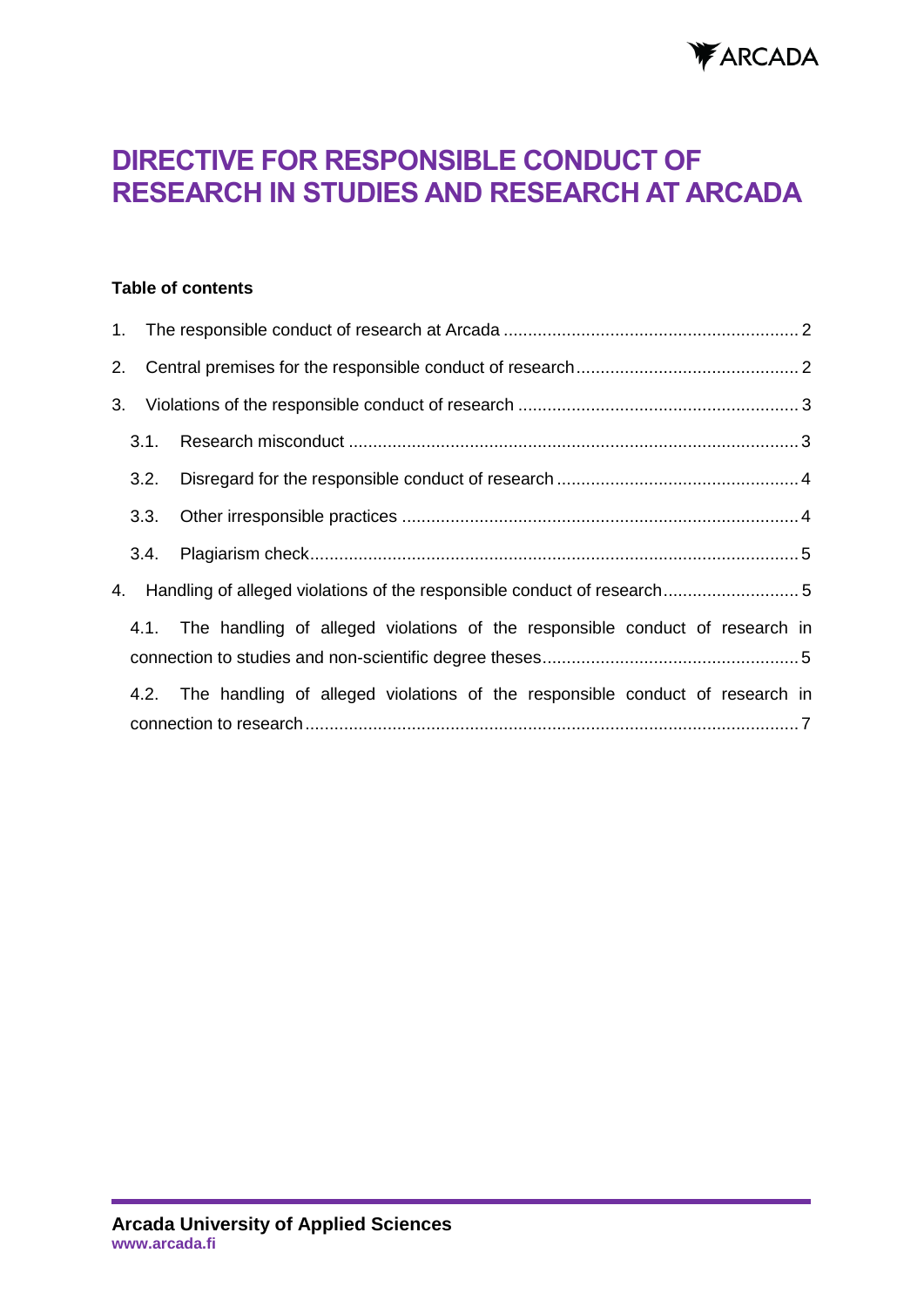

# <span id="page-1-0"></span>**1. The responsible conduct of research at Arcada**

As a student at Arcada University of Applied Sciences (Arcada), you form a part of the Finnish scientific community and in your activities, you shall follow the ethical guidelines which apply to academic studies and work.

All of your achievements, such as exams, degree thesis, scientific articles and other written reports you produce shall follow the responsible conduct of research. Arcada has committed to adhering to the guidelines of [Responsible conduct of research and](https://tenk.fi/en/research-misconduct/responsible-conduct-research-rcr)  [procedures for handling allegations of misconduct in Finland](https://tenk.fi/en/research-misconduct/responsible-conduct-research-rcr) (the RCR guidelines) published by the Finnish Advisory Board on Research Integrity (TENK) in 2012.

# <span id="page-1-1"></span>**2. Central premises for the responsible conduct of research**

Central premises for the responsible conduct of research viewed from a research and study ethical perspective are:

- 1. In research and in studies, the principles that are endorsed by the research community are followed, i.e. integrity, meticulousness and accuracy in conducting research and studies as well as in recording and presenting the results and in evaluating the research and the research results.
- 2. In research and in studies, the methods applied for data acquisition as well as for research and evaluation, conform to scientific criteria and are ethically sustainable. When publishing the research results, the results are communicated in an open and responsible fashion that is intrinsic to the dissemination of scientific knowledge.
- 3. In their own research and degree thesis and when the results of these are published, the researchers and students shall take due account of the work and achievements of other researchers and students by respecting their work, citing their publications appropriately, and by giving their achievements the credit and weight they deserve.
- 4. In regards to research or a degree thesis, the researcher or student complies with the standards set for scientific knowledge in planning and conducting the work, in reporting the results and in recording the data obtained.
- 5. Research permits have been acquired and the preliminary ethical review that is required for certain fields of research has been conducted.
- 6. Prior to beginning the research or degree thesis which forms part of a research project, all parties within the research project or research team - including the employer, the responsible researcher and the members of the research group shall enter into a contract regarding the rights, principles of authorship, responsibilities and obligations as well as questions concerning archiving the data and the right to use the data in a way which all parties accept.
- 7. Sources of financing, conflicts of interest or other commitments relevant to the execution of the research or the degree thesis are announced to whom it may concern as well as the participants of the research and are reported when publishing the results.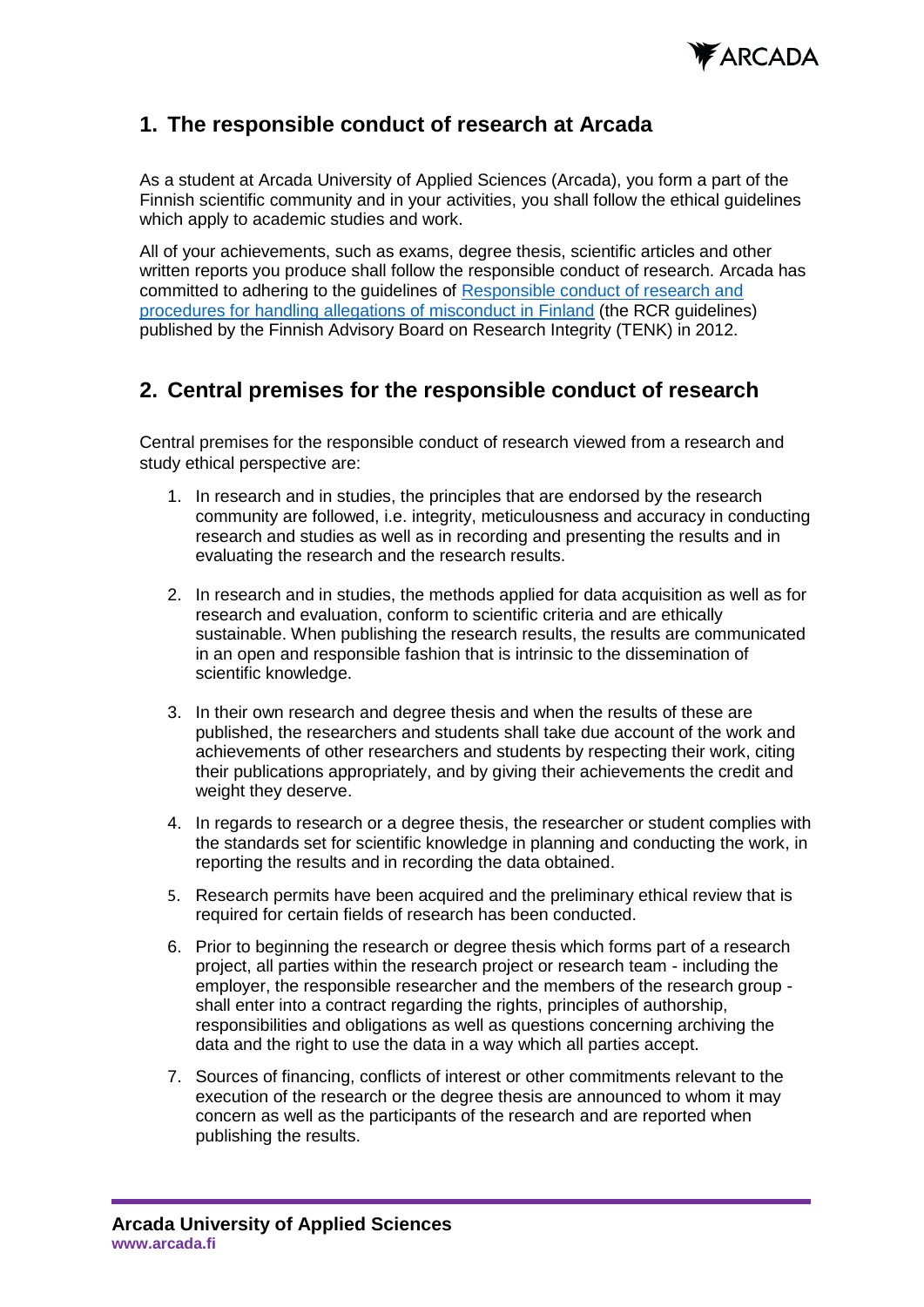

- 8. Researchers and students refrain from all science, research and thesis related evaluation and decision-making, when there is reason to suspect a conflict of interest.
- 9. Arcada adheres to good personnel and financial administration practices and takes the data protection legislation into account.

# <span id="page-2-0"></span>**3. Violations of the responsible conduct of research**

Violations of the responsible conduct of research refer to the unethical and dishonest practices that damage research and in worst cases, these practices invalidate the research results. Violations of the responsible conduct of research consist of actions that may have been committed either intentionally or through negligence.

While it is difficult to define such violations in detail and unambiguously, with the help of examples it is possible to characterize ethically irresponsible practices.

The violations of the responsible conduct of research can be classified into research misconduct and disregard for the responsible conduct of research. Research misconduct and disregard for the responsible conduct of research may occur in planning and performing the research or the written performance and in presenting the results and conclusions.

In addition to research misconduct and disregard for the responsible conduct of research, other types of practices which are incompatible with the responsible conduct of research may occur.

## <span id="page-2-1"></span>**3.1. Research misconduct**

Research misconducts refers to misleading the teacher, Arcada, and the scientific community as a whole. It can include presenting false information or false results or presenting the work of other researchers or students as one's own. Research misconduct can be categorized into four subcategories:

- **Fabrication** refers to presenting invented observations. In other words, the fabricated observations have not been made by using the methods as claimed in the research report or written performance.
- **Falsification** refers to modifying and presenting original observations deliberately so that the results based on those observations are distorted. The falsification of results refers to the unfounded modification or selection of research results or the omission of results or information that are essential for the conclusions.
- **Plagiarism** refers to representing another person's material as one's own without appropriate references. This can include research plans, manuscripts, articles or other texts or parts of them.
- **Misappropriation** refers to the unlawful presentation of another person's result, idea, research plan, or research results as one's own. Misappropriation also refers to the unlawful use of another person's literary or artistic works which are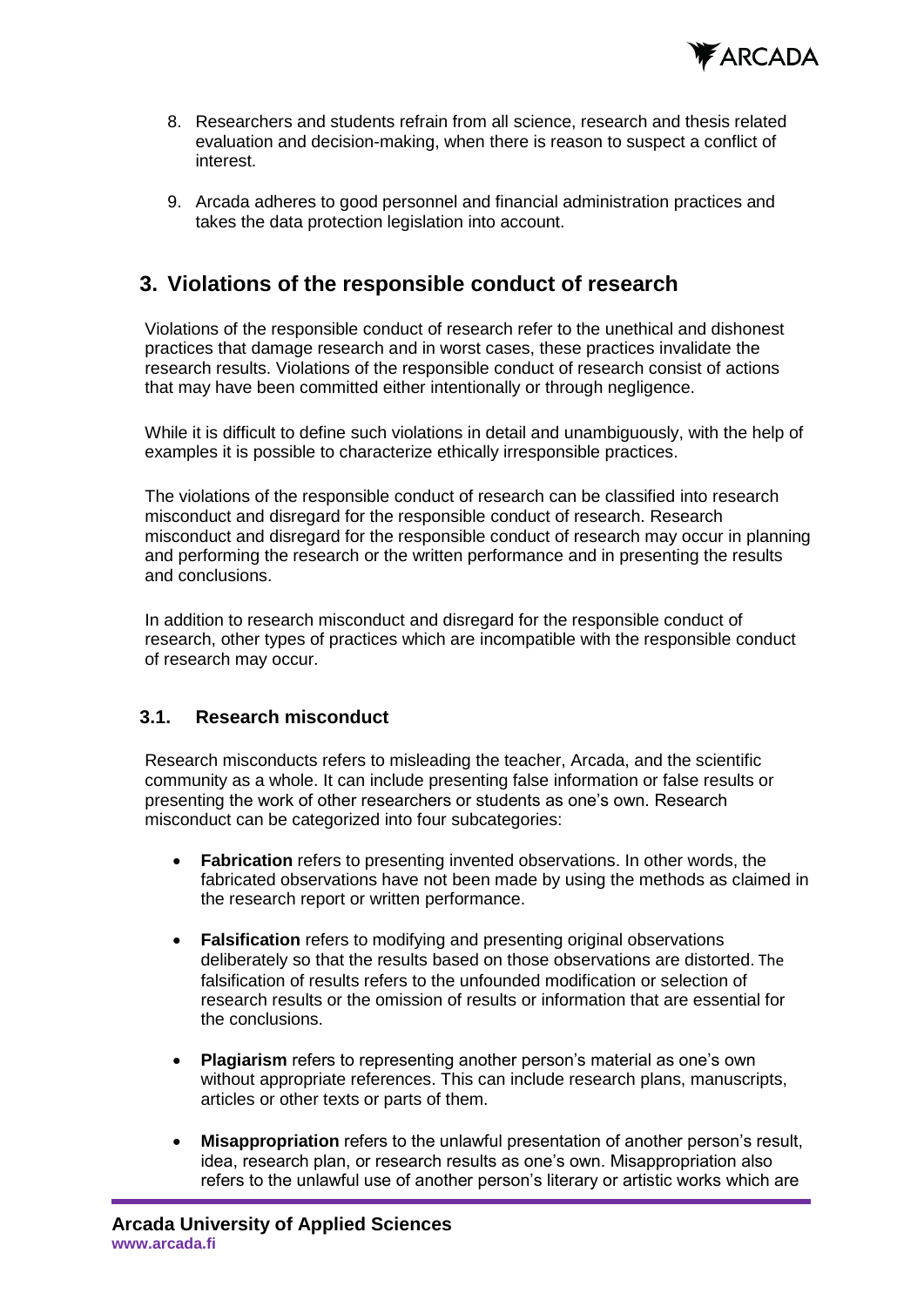

protected by copyright law, for example the copying of images and other material from the Internet without the permission of the copyright holder or without naming the sources in situations where permission isn't required.

In addition, cheating in exams, e.g. by using unauthorized helping aids or by cooperating with other students without permission is also considered to be research misconduct.

## <span id="page-3-0"></span>**3.2. Disregard for the responsible conduct of research**

Disregard for the responsible conduct of research manifests itself as gross negligence and carelessness during the different stages of the research or study process. The following are examples of disregard for the responsible conduct of research:

- denigrating the role of other researchers or students in publications or other written performances, e.g. by neglecting to mention them or by referring to earlier research results inadequately or inappropriately
- reporting research results or applied methods in a careless and therefore misleading manner
- inadequate record-keeping and storage of results and research data
- publishing the same research results multiple times seemingly as new and novel results (self-plagiarism)
- misleading the teacher, Arcada or the scientific community in other ways as it relates to one's research work

Neglecting to submit the research plan or degree thesis plan for preliminary ethical review is also considered to be disregard of the responsible conduct of research, when the work concerns people as informants or research objects and the subject or research methods are of such nature that an ethical review is required.

### <span id="page-3-1"></span>**3.3. Other irresponsible practices**

Other irresponsible practices may also occur in research and studies, e.g.:

- including persons who have not participated in the research and studies in the list of authors
- exaggerating one's own scientific merits
- adding superfluous research references to a source list in order to make it seem more encompassing
- delaying the work of another researcher or student
- making a false accusation about a violation of the responsible conduct of research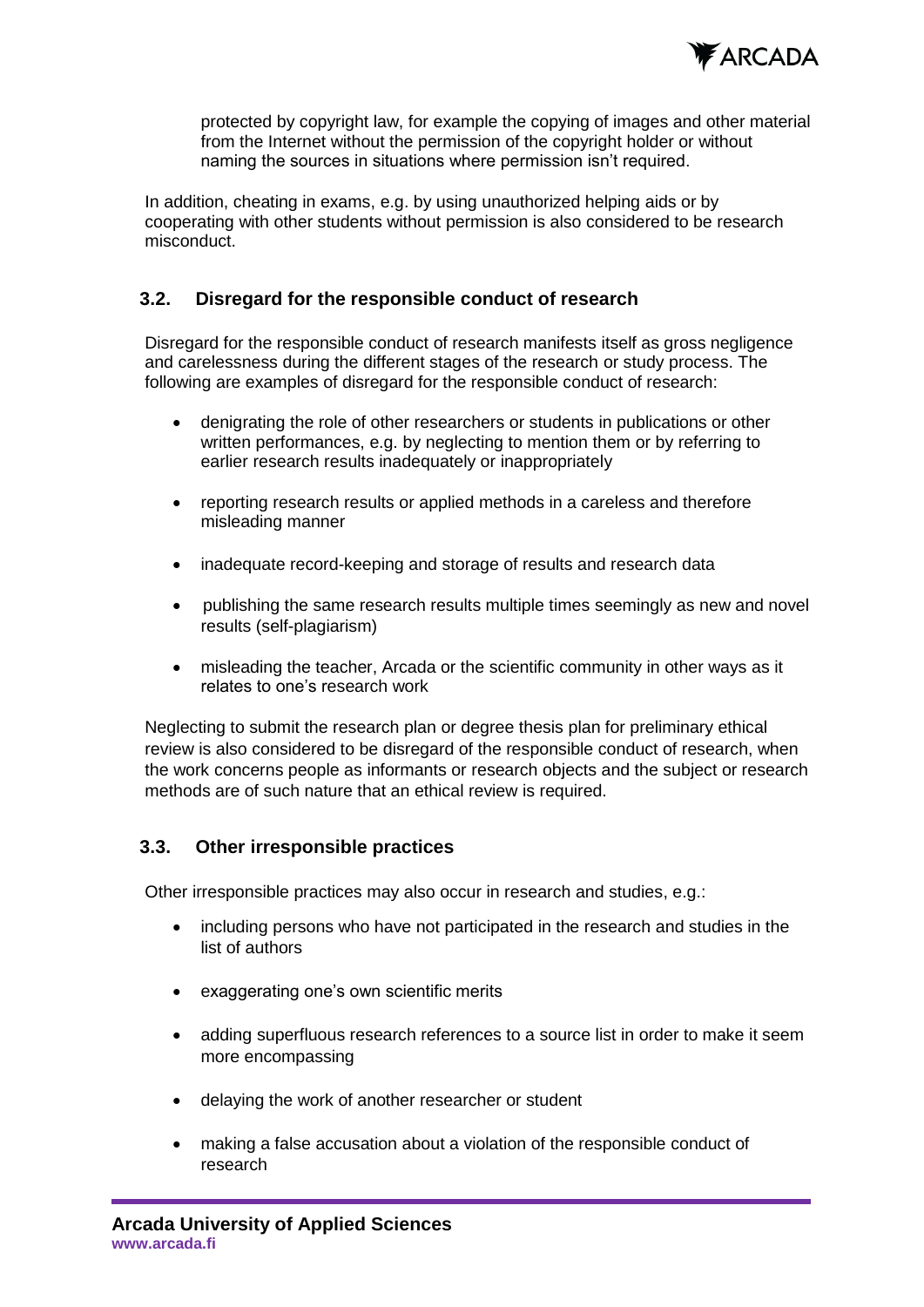

- hampering inappropriately the work of other researchers and students
- misleading the general public by publicly presenting deceptive or distorted information concerning one's own research or written performance, its results, scientific importance or applicability

In their most serious forms, these practices may meet the above-mentioned criteria for violation of the responsible conduct of research.

# <span id="page-4-0"></span>**3.4. Plagiarism check**

To prevent incorrect and careless reference techniques and to identify cheating, all final degree theses are scrutinized by the plagiarism checking system Urkund. The system checks the text against three central source areas: Internet, published material and previously submitted student material. Other written performances during the studies can also be scrutinized by Urkund, if the teacher so wishes.

# <span id="page-4-1"></span>**4. Handling of alleged violations of the responsible conduct of research**

It is in the mutual interests of society, the research community, the researchers and the students to resolve all allegations of research misconduct.

At Arcada, there are two different processes for the handling of alleged violations of the responsible conduct of research:

- the handling of alleged violations of the responsible conduct of research in connection to studies and non-scientific degree theses
- the handling of alleged violations of the responsible conduct of research in connection to research

# <span id="page-4-2"></span>**4.1. The handling of alleged violations of the responsible conduct of research in connection to studies and non-scientific degree theses**

The process for the handling of alleged violations of the responsible conduct of research in connection to studies and non-scientific degree theses (Arcada's internal process) is applied to studies and degree theses which lead to a bachelor's degree as well as on studies and non-scientific degree theses which lead to a master's degree. A degree thesis which leads to a master's degree can be viewed as scientific if it forms part of a bigger research project and/or a scientific article is published based on it. In those cases, alleged violations of the responsible conduct of research are handled in accordance with the process for handling alleged violations of responsible conduct of research in connection to research.

When there is an alleged violation of the responsible conduct of research in connection to studies and non-scientific degree these, the matter is processed according to the following: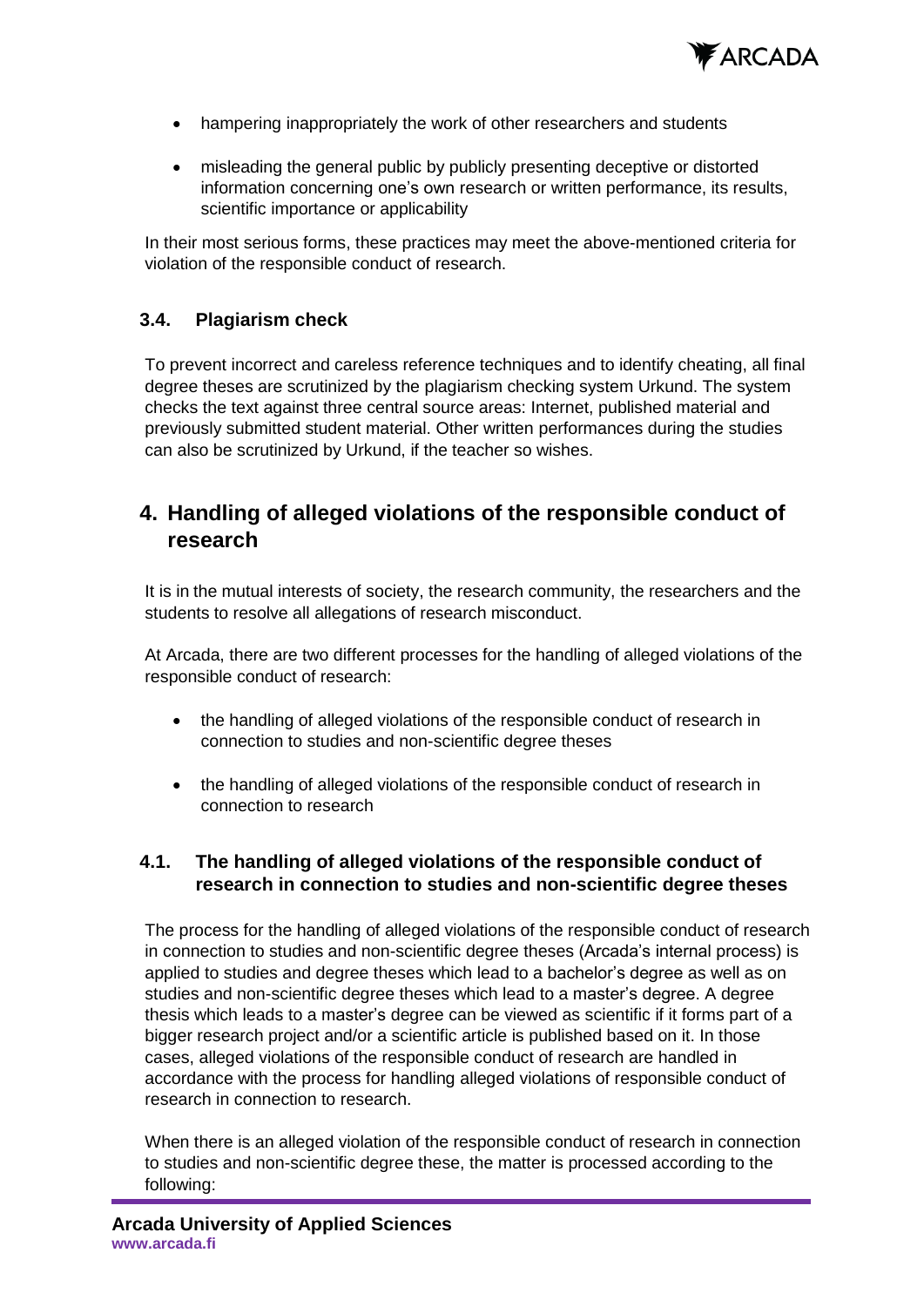

#### 1. Notification

When an alleged violation of the responsible conduct of research arises in relation to a non-scientific degree thesis, the supervisor contacts the student and asks him/her for an explanation in regards to the alleged violation. If the student's answer does not erase doubt, the supervisor makes a written notification about the alleged violation and the grounds for it to the dean for school.

When an alleged violation of the responsible conduct of research arises during or after an exam, the exam supervisor informs the student about the alleged violation. If the alleged violation arises during an exam, the student is allowed to finish the exam. The exam supervisor, in case the supervisor isn't also the examiner, informs the examiner about the alleged violation and they make a written notification about the alleged violation and the grounds for it to the dean of school.

When an alleged violation of the responsible conduct of research arises in connection with some other type of written performance, the examiner makes a written notification about the alleged violation and the grounds for it to the dean of school.

A notification about alleged violation of the responsible conduct of research cannot be made anonymously.

#### 2. Investigation

The dean of school decides if an investigation is to be commenced. The decision to commence an investigation and the grounds for it shall be communicated without delay to the student alleged of misconduct as well as the person who reported the allegation.

The dean of school collects the background material necessary for the investigation as well as hears the student allege of misconduct and the person who reported the allegation. For the purposes of the investigation, the dean of school can consult experts within Arcada, e.g. experts within law as well as research ethics.

The dean of school submits an investigation report. The report shall contain a description of the grounds on which the alleged violation of responsible conduct of research has been made, an evaluation of whether the allegations constitute violation of responsible conduct in research, if it concerns research misconduct or disregard for the responsible conduct of research, as well as an evaluation of how serious the violation is, if it is a case of repeated violation of responsible conduct in reserach as well as suggestions for continued measures.

### 3. Decision

If the investigation shows that the alleged violation of the responsible conduct of is unfounded, no further measures will be taken.

If the investigation shows that the student has violated the responsible conduct of research, the dean of school suggests that to the rector that the rector gives the student a written warning and rejects the performance. If the investigation concerns a degree thesis, the rector also decides about whether or not the student shall correct certain parts of the degree thesis or write a new degree thesis.

If the violation is gross, the rector can suggest that the board of Arcada decides about suspending the student for a limited amount of time, one year at most. Examples of gross violations include knowingly plagiarizing significant parts of or the whole degree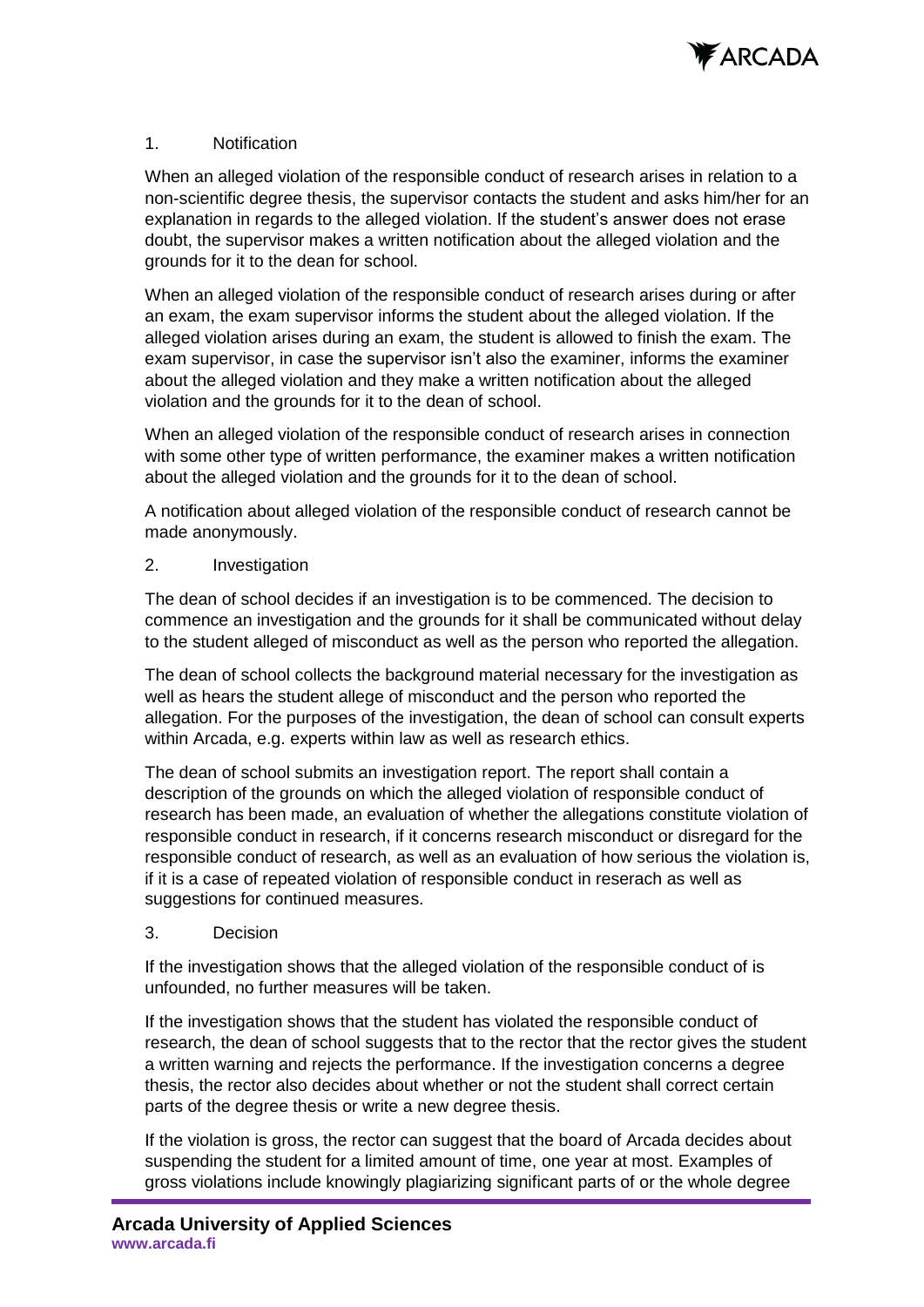

thesis, fabricating, stealing or falsifying text in a degree thesis, giving misleading information about research permits as well as statements about ethical review or repeatedly violating the responsible conduct of research.

The decision is always shared with the student alleged of misconduct and the person who reported the allegation.

# <span id="page-6-0"></span>**4.2. The handling of alleged violations of the responsible conduct of research in connection to research**

The process for handling alleged violations of the responsible conduct of research in connection research in accordance with the RCR guidelines (RCR process) is applied to research and publications as well as to other written works with an immediate connection to scientific work regardless of their form of publication, such as textbooks, funding and project applications, poster presentations, evaluations of academic theses, and referee statements. The RCR process also applies to scientific degree theses, i.e. degree theses which lead to a master's degree and form part of a bigger research project and/or based on which scientific articles are published.

The rector is responsible for the decision-making during the entire RCR process and the responsibility cannot be transferred to anyone else.

The Finnish Advisory Board on Research Integrity (TENK) shall be informed about the suspicion of an alleged violation of the responsible conduct of research in connection to research as well as the decisions which are made throughout the different stages of the RCR process. The process is as follows:

## 1. Written notification

The rector of Arcada is to be informed of the allegation of a violation of the responsible conduct of research through a written notification. The notification shall specify the type of the alleged violation of responsible conduct of research as well as the grounds for the allegation. The notification can be made using TENK's [Template for reporting](https://tenk.fi/en/research-misconduct/responsible-conduct-research-rcr)  [allegations of violation of the responsible conduct of research.](https://tenk.fi/en/research-misconduct/responsible-conduct-research-rcr) The notification cannot be made anonymously.

The rector can also initiate an investigation of allegations that have come to his/her attention from other channels. Furthermore, TENK can also recommend an investigation if it has reason to suspect misconduct within Arcada.

## 2. Preliminary inquiry

The rector decides if a preliminary inquiry is to be commenced.

It's possible to refrain from starting a preliminary inquiry if the alleged violation does not belong to the area of application of the RCR guidelines, if it without further action is clear that the notification is unfounded or there are other justified reasons, e.g. that a preliminary inquiry has already been started in another research organization. If a preliminary inquiry is not commenced, a reasoned decision is to be shared with the person who reported the allegation, the person alleged of misconduct as well as TENK.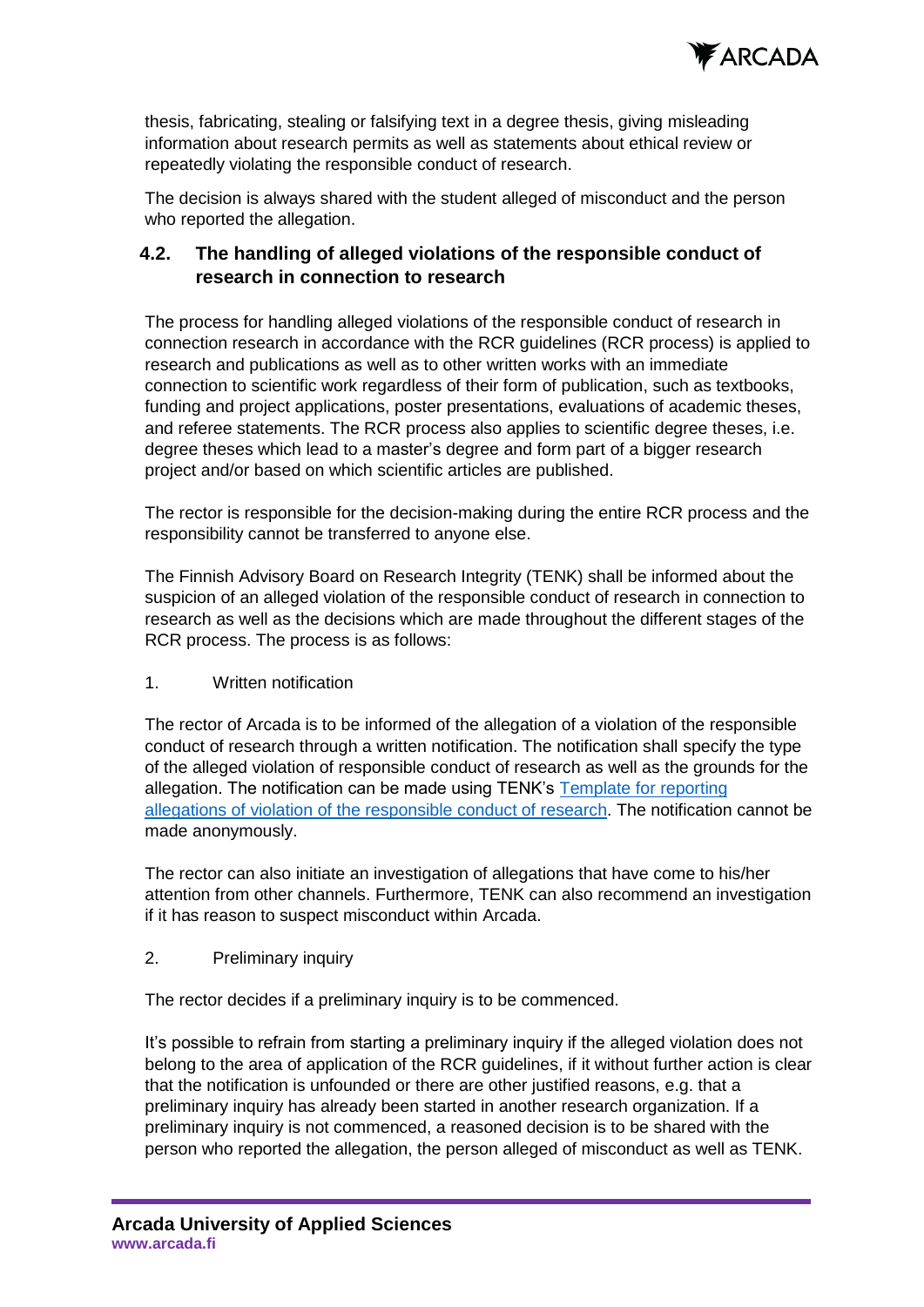

If a party is dissatisfied with the decision, he or she may request a statement from TENK within six months of the date of being notified of the decision.

If a decision to conduct a preliminary inquiry is made, the person who reported the allegation, the person alleged of misconduct as well as TENK must immediately be notified of the decision and the grounds for it.

The purpose of the preliminary inquiry is to initially determine the validity of the allegations of research misconduct that are stated in the notification and the evidence that has been presented to support these allegations. The person who reported the allegation, the person alleged of misconduct and, if necessary, experts and other persons are heard during the preliminary inquiry. The preliminary inquiry must be conducted within three months of receiving the notification, unless there are particular reasons to grant additional time for the completion of the inquiry.

On the basis of the preliminary inquiry, if the allegations turn out to be unfounded, the rector will make a decision to discontinue the investigation process. The decision must be communicated to the person alleged of misconduct, the person who reported the allegation as well as TENK. The decision may also be made public if so requested by the person alleged of misconduct or if the publishing of it is otherwise deemed necessary. This decision must state that any party dissatisfied with the decision can request a statement from TENK within six months of being notified of the decision.

The rector will decide on the potential consequences should the allegations regarding the violation of the responsible conduct of research be unfounded or malicious.

3. The investigation proper

If after preliminary inquiry, there is still reason to suspect disregard of the responsible conduct of research or research misconduct, the rector must initiate the investigation proper. Conducting this investigation is unnecessary when the inquiry has established that a violation of the responsible conduct of research has occurred, the person alleged of the misconduct agrees with the results of the preliminary inquiry, and there is otherwise no other specific reason to conduct the investigation. An investigation proper is, however, warranted if the preliminary inquiry has revealed indications of widerranging misconduct than was initially suspected.

The rector establishes an investigation committee and invites expert members to join, one of whom will be appointed as chair of the committee. The investigation committee must have the necessary expertise in the academic discipline in question, as well as the legal or other expertise required. At least two members of the committee must be external to Arcada. The appointment of the investigation committee and its activities must be in accordance with the Finnish administrative legislation and its stipulations about conflict of interest.

The parties as well as TENK are to be informed that the investigation has commenced.

The investigation shall be conducted with expediency and each phase, such as the hearing of the parties, is to be carefully documented. If the investigation committee has not completed the investigation within six months of it being established, it must submit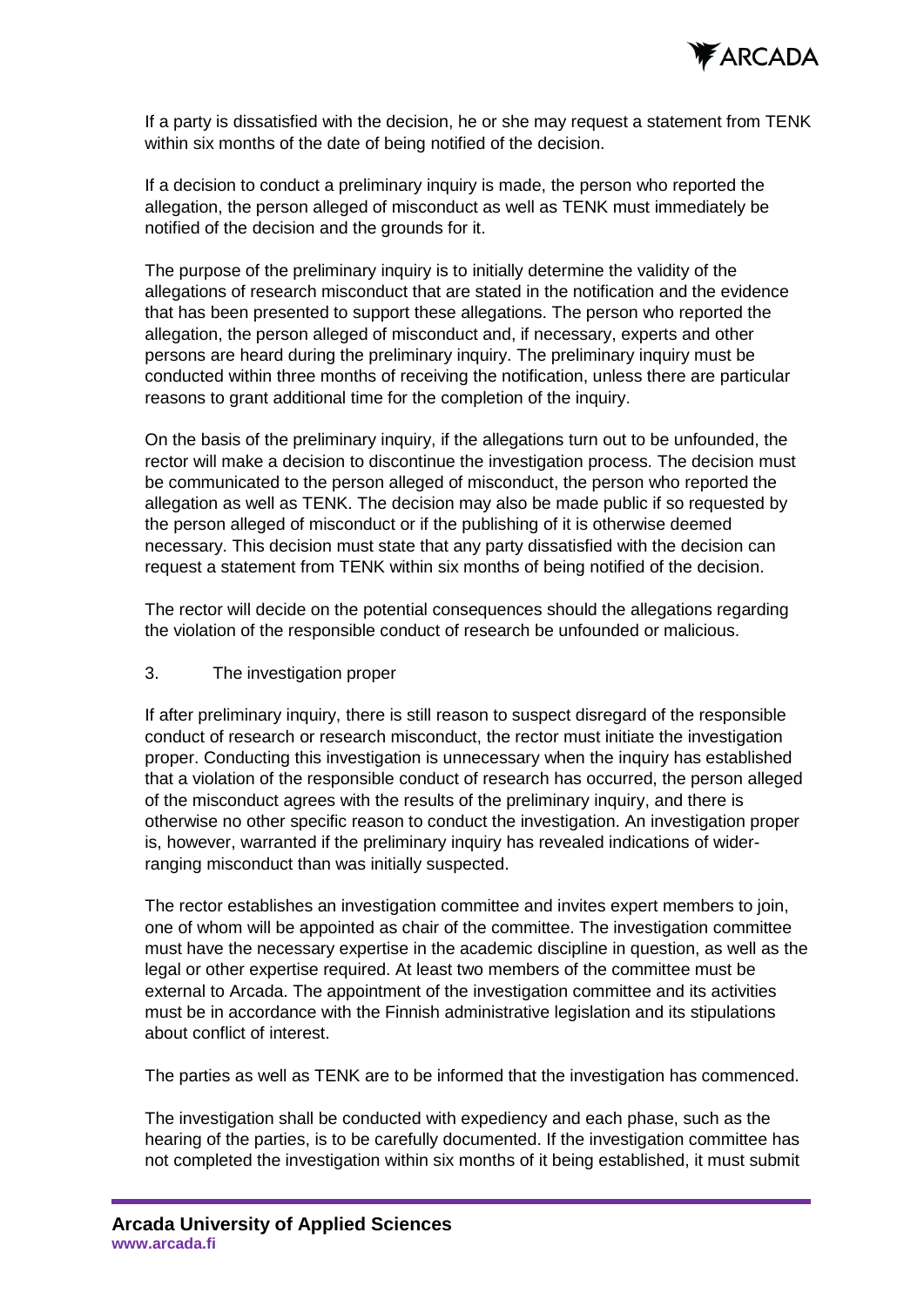

a report concerning the delay to the rector, who will then decide regarding the additional time required.

The investigation committee is to submit a final report on its work. The report shall contain an account of the events prior to the establishing of the investigation committee, such as an account of the research or the activities alleged to represent misconduct as well as the evidence for the allegation, an account of the investigation committees tasks and activities and of the hearing of the parties, a reasoned assessment of the investigation committee to determine whether the suspected activity in each specific allegation of the written notification constitutes a violation against or disregard towards the responsible conduct of research, a reasoned assessment concerning the nature of the violation towards the responsible conduct of research as well as a reasoned assessment concerning the severity of the violation and its frequency of occurence, when necessary, a list of the research material, results and publications that in the opinion of the investigation committee contain a violation against or disregard towards the responsible conduct of research, a proposal concerning the publishing of the conclusions of the final report as well as possible proposals on how the consequences of the violation should be rectified.

The rector asks the person alleged of misconduct and the person who reported the allegation to submit responses to the final report.

#### 4. The decision

The rector decides on whether or not a violation of the responsible conduct of research has occurred. The decision must be communicated to the person alleged of the misconduct, to the person who reported the allegation as well as to TENK. The decision must mention that a party dissatisfied with the decision can request a statement from TENK within six months of the decision.

If the investigation finds that the misconduct constitutes a violation against the responsible conduct for research, measures must be taken to publish the findings of the final report in a manner deemed appropriate by the committee and when possible, at least in the publication channel where the fraudulent research findings or results based on fraudulent means already have been published.

In addition, the reported violation against the responsible conduct of research can lead to other sanctions that the rector is justified or obligated to impose on the basis of, for instance, legislation pertaining to administrative, criminal, labour or contract law. If a violation of the responsible conduct of research has occurred, the sanction for that violation must be in just proportion to the severity of the violation.

If the investigation finds that the person alleged of misconduct has not violated the responsible conduct of research, the person alleged of misconduct and the person who reported the allegation must be notified of this decision. Furthermore, an effort must be made to publish the findings of the investigation in an appropriate publication channel if the person alleged of misconduct so desires, or if there are other compelling reasons.

If the person alleged of misconduct works in a research organisation other than the one in which the allegation has been handled or receives external research funding, the final report of the investigation shall also be sent to the employer or the funding organisation.